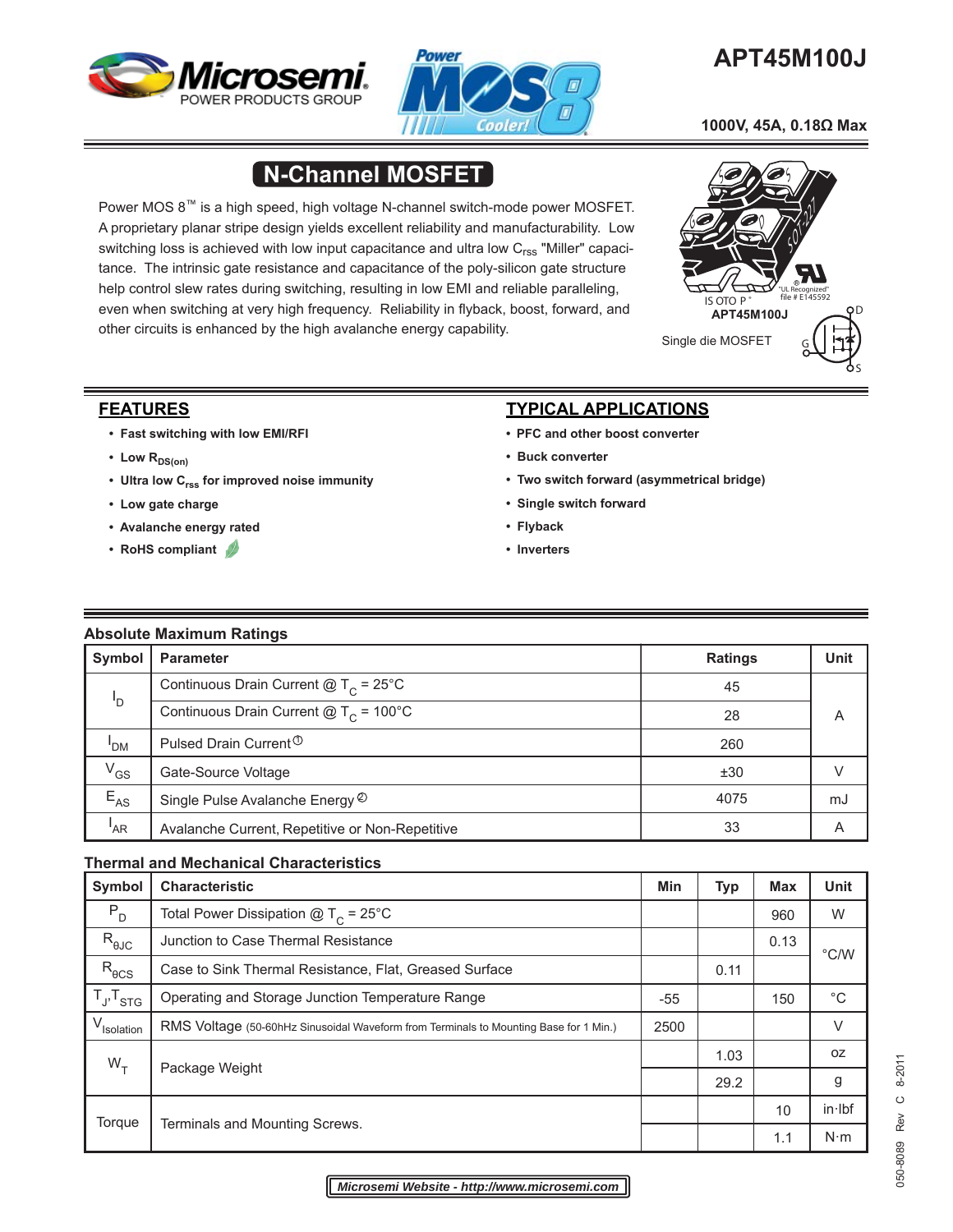#### Static Characteristics **T**<sub>J</sub> = 25°C unless otherwise specified

**APT45M100J**

| <b>Symbol</b>                                         | <b>Parameter</b>                          | <b>Test Conditions</b>               |                    | Min  | Typ   | <b>Max</b> | Unit                  |
|-------------------------------------------------------|-------------------------------------------|--------------------------------------|--------------------|------|-------|------------|-----------------------|
| $V_{BR(DSS)}$                                         | Drain-Source Breakdown Voltage            | $V_{GS} = 0V$ , $I_D = 250 \mu A$    |                    | 1000 |       |            | V                     |
| $\Delta V_{BR(DSS)}/\Delta T_J$                       | Breakdown Voltage Temperature Coefficient | Reference to 25°C, $I_D = 250 \mu A$ |                    |      | 1.15  |            | $V$ /°C               |
| $R_{DS(on)}$                                          | Drain-Source On Resistance <sup>3</sup>   | $V_{GS}$ = 10V, $I_D$ = 33A          |                    |      | 0.16  | 0.18       | Ω                     |
| $\mathsf{V}_{\mathsf{GS}(\mathsf{th})}$               | Gate-Source Threshold Voltage             | $V_{GS} = V_{DS}$ , $I_D = 2.5mA$    |                    | 3    | 4     | 5          | V                     |
| $\Delta V$ <sub>GS(th)</sub> $/\Delta T$ <sub>J</sub> | Threshold Voltage Temperature Coefficient |                                      |                    |      | $-10$ |            | $mV$ <sup>o</sup> $C$ |
|                                                       | Zero Gate Voltage Drain Current           | $V_{DS}$ = 1000V                     | $T = 25^{\circ}$ C |      |       | 100        | μA                    |
| 'DSS                                                  |                                           | $V_{GS} = 0V$                        | $T = 125^{\circ}C$ |      |       | 500        |                       |
| 'GSS                                                  | Gate-Source Leakage Current               | $V_{GS}$ = $\pm 30V$                 |                    |      |       | ±100       | nA                    |

#### **Dynamic Characteristics TJ = 25°C unless otherwise specified**

| Symbol                      | <b>Parameter</b>                             | <b>Test Conditions</b>                               | <b>Min</b> | <b>Typ</b> | Max | <b>Unit</b> |
|-----------------------------|----------------------------------------------|------------------------------------------------------|------------|------------|-----|-------------|
| $g_{\rm fs}$                | Forward Transconductance                     | $V_{DS}$ = 50V, $I_{D}$ = 33A                        |            | 75         |     | S           |
| $C_{\text{iss}}$            | Input Capacitance                            |                                                      |            | 18500      |     |             |
| $C_{\text{rss}}$            | Reverse Transfer Capacitance                 | $V_{GS} = 0V$ , $V_{DS} = 25V$<br>$f = 1$ MHz        |            | 245        |     |             |
| $C_{\overline{\text{oss}}}$ | <b>Output Capacitance</b>                    |                                                      |            | 1555       |     |             |
| $C_{o(cr)}$ $\circledcirc$  | Effective Output Capacitance, Charge Related |                                                      |            | 635        |     | pF          |
| $C_{o(er)}$ $\circledcirc$  | Effective Output Capacitance, Energy Related | $V_{GS}$ = 0V, $V_{DS}$ = 0V to 667V                 |            | 325        |     |             |
| $\mathsf{Q}_{\mathsf{g}}$   | <b>Total Gate Charge</b>                     |                                                      |            | 570        |     |             |
| $\overline{Q}_{gs}$         | Gate-Source Charge                           | $V_{GS}$ = 0 to 10V, $I_D$ = 33A,<br>$V_{DS} = 500V$ |            | 100        |     | nC          |
| $\overline{Q}_{gd}$         | Gate-Drain Charge                            |                                                      |            | 270        |     |             |
| $I_{d(0n)}$                 | Turn-On Delay Time                           | <b>Resistive Switching</b>                           |            | 85         |     |             |
|                             | <b>Current Rise Time</b>                     | $V_{DD}$ = 667V, $I_D$ = 33A                         |            | 75         |     | ns          |
| l<br>d(off)                 | Turn-Off Delay Time                          | $R_G = 2.20\textcircled{\ }0, V_{GG} = 15V$          |            | 285        |     |             |
|                             | <b>Current Fall Time</b>                     |                                                      |            | 70         |     |             |

#### **Source-Drain Diode Characteristics**

| Symbol       | <b>Parameter</b>                                          | <b>Test Conditions</b>                                                             | <b>Min</b> | Typ  | <b>Max</b> | <b>Unit</b> |
|--------------|-----------------------------------------------------------|------------------------------------------------------------------------------------|------------|------|------------|-------------|
| 's           | <b>Continuous Source Current</b><br>(Body Diode)          | <b>OD</b><br>MOSFET symbol<br>showing the                                          |            |      | 45         |             |
| 'sm          | <b>Pulsed Source Current</b><br>(Body Diode) <sup>①</sup> | integral reverse p-n<br>ю≮<br>junction diode<br>(body diode)<br>Ò٢                 |            |      | 260        | A           |
| $\rm V_{SD}$ | Diode Forward Voltage                                     | $I_{SD}$ = 33A, T <sub>J</sub> = 25°C, V <sub>GS</sub> = 0V                        |            |      | 1.0        |             |
|              | Reverse Recovery Time                                     | $I_{SD} = 33A^{\circledR}$                                                         |            | 1300 |            | ns          |
| $Q_{rr}$     | Reverse Recovery Charge                                   | $di_{SD}/dt = 100A/\mu s$ , T <sub>1</sub> = 25°C                                  |            | 47   |            | μC          |
| dv/dt        | Peak Recovery dv/dt                                       | $I_{SD}$ ≤ 33A, di/dt ≤1000A/µs, V <sub>DD</sub> = 667V,<br>$T_{1} = 125^{\circ}C$ |            |      | 10         | V/ns        |

1 Repetitive Rating: Pulse width and case temperature limited by maximum junction temperature.

2 Starting at T<sub>J</sub> = 25°C, L = 7.48mH, R<sub>G</sub> = 2.2Ω, I<sub>AS</sub> = 33A.

- 3 Pulse test: Pulse Width < 380μs, duty cycle < 2%.
- $4)$  C<sub>o(cr)</sub> is defined as a fixed capacitance with the same stored charge as C<sub>OSS</sub> with V<sub>DS</sub> = 67% of V<sub>(BR)DSS</sub>.
- $5)$   $\rm C_{_{o(er)}}$  is defined as a fixed capacitance with the same stored energy as  $\rm C_{_{OSS}}$  with V<sub>DS</sub> = 67% of V<sub>(BR)DSS</sub>. To calculate C<sub>o(er)</sub> for any value of  $V_{DS}$  less than  $V_{(BR)DSS}$  use this equation:  $C_{o(er)}$  = -5.37E-7/V<sub>DS</sub><sup>A</sup>2 + 9.48E-8/V<sub>DS</sub> + 1.83E-10.
- 6 R<sub>G</sub> is external gate resistance, not including internal gate resistance or gate driver impedance. (MIC4452)

**Microsemi reserves the right to change, without notice, the specifi cations and information contained herein.**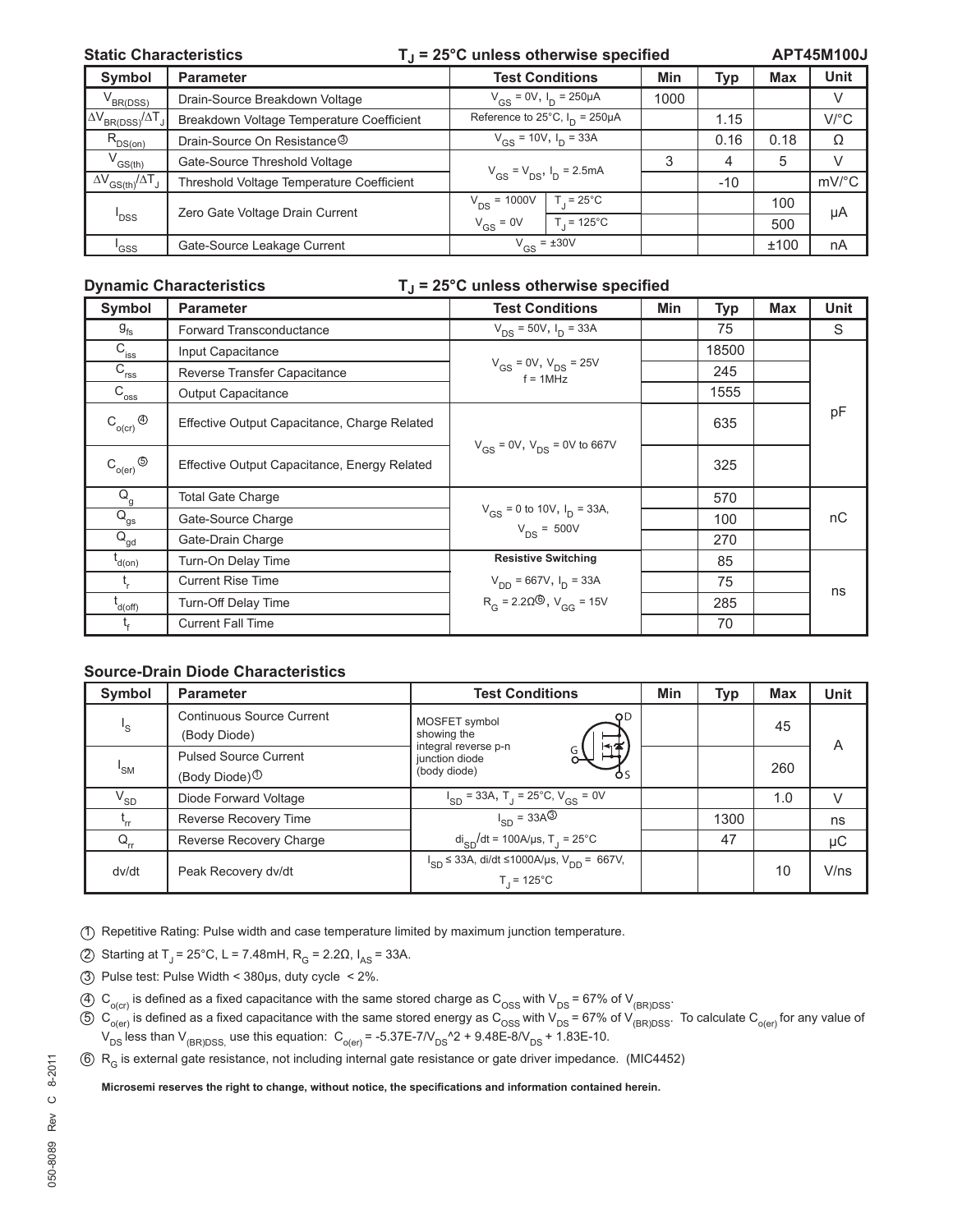